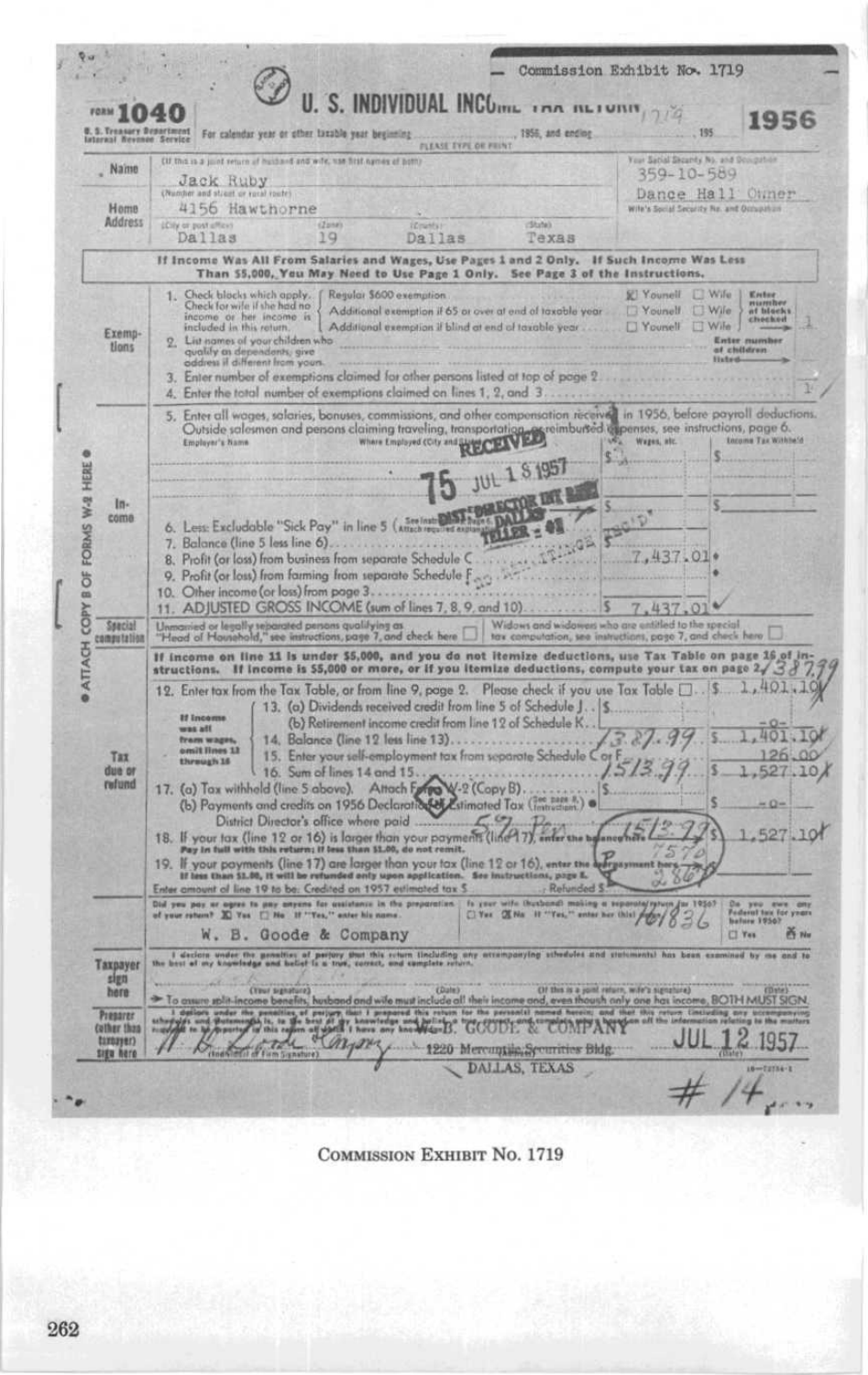| Name                                                   |                                                                                                                                                                                                                                                                                                                                                          | Relationship | Number of months dependent lived Did dependent have<br>in your home. If horn or died dur-<br>ing year also write "8" or "D" - \$600 or more? | Amputt YOU spent for<br>dependent's support.<br>If 100% write "All" | Amount spent by OTHERS<br>including dependent from<br>own funds |  |
|--------------------------------------------------------|----------------------------------------------------------------------------------------------------------------------------------------------------------------------------------------------------------------------------------------------------------------------------------------------------------------------------------------------------------|--------------|----------------------------------------------------------------------------------------------------------------------------------------------|---------------------------------------------------------------------|-----------------------------------------------------------------|--|
|                                                        |                                                                                                                                                                                                                                                                                                                                                          |              |                                                                                                                                              | S.                                                                  | s                                                               |  |
|                                                        |                                                                                                                                                                                                                                                                                                                                                          |              |                                                                                                                                              |                                                                     |                                                                 |  |
|                                                        |                                                                                                                                                                                                                                                                                                                                                          |              |                                                                                                                                              |                                                                     |                                                                 |  |
|                                                        | Enter on line 3, page 1, the number of exemptions claimed above.<br>> Il an exemption is based on a multiple-support agreement of a group of persons, attach information described on page 5 of instructions.                                                                                                                                            |              |                                                                                                                                              |                                                                     |                                                                 |  |
|                                                        | ITEMIZED DEDUCTIONS-IF YOU DO NOT USE TAX TABLE OR STANDARD DEDUCTION<br>If Hushand and Wife (Not Legally Separated) File Separate Returns and One Hemixes Deductions, the Other Must Also Hemixe<br>Describe deductions and state to whom paid. If more space is needed, attach additional sheets. Please put your name and address on any attachments. |              |                                                                                                                                              |                                                                     |                                                                 |  |
|                                                        |                                                                                                                                                                                                                                                                                                                                                          |              |                                                                                                                                              |                                                                     |                                                                 |  |
| Contributions                                          |                                                                                                                                                                                                                                                                                                                                                          |              |                                                                                                                                              |                                                                     |                                                                 |  |
|                                                        | Total (not to axceed 20% of line 11, page 1, except as described on page 8 of instructions)                                                                                                                                                                                                                                                              |              |                                                                                                                                              |                                                                     |                                                                 |  |
|                                                        |                                                                                                                                                                                                                                                                                                                                                          |              |                                                                                                                                              |                                                                     |                                                                 |  |
| Interest                                               |                                                                                                                                                                                                                                                                                                                                                          |              |                                                                                                                                              |                                                                     |                                                                 |  |
|                                                        |                                                                                                                                                                                                                                                                                                                                                          |              |                                                                                                                                              | Total                                                               |                                                                 |  |
|                                                        |                                                                                                                                                                                                                                                                                                                                                          |              |                                                                                                                                              |                                                                     |                                                                 |  |
| Taxes                                                  |                                                                                                                                                                                                                                                                                                                                                          |              |                                                                                                                                              |                                                                     |                                                                 |  |
|                                                        |                                                                                                                                                                                                                                                                                                                                                          |              |                                                                                                                                              | Total                                                               |                                                                 |  |
| Medical and                                            | Submit itemized list. Do not enter any expense compensated by insurance or otherwise.<br>1. Cast of medicines and drugs, in excess of 1 percent of line 11, page 1                                                                                                                                                                                       |              |                                                                                                                                              | s.                                                                  |                                                                 |  |
| dental expense<br>(If 65 or over,<br>see instructions, | 2. Other medical and dental expenses.                                                                                                                                                                                                                                                                                                                    |              |                                                                                                                                              | S.                                                                  |                                                                 |  |
| page 9)                                                | 4. Enter 3 percent of line 11, page 1<br>5. Allowable amount (excess of line 3 over line 4). (See instructions, page 9, for limitations.)                                                                                                                                                                                                                |              |                                                                                                                                              |                                                                     |                                                                 |  |
| Child care                                             | Expenses for care of children and certain other dependents not to exceed \$600 (See page 10 of instruc-<br>tions and attach statement)                                                                                                                                                                                                                   |              |                                                                                                                                              |                                                                     |                                                                 |  |
| Casualty                                               |                                                                                                                                                                                                                                                                                                                                                          |              |                                                                                                                                              |                                                                     |                                                                 |  |
| losses                                                 | Total losses (not compensated by insurance or atherwise)                                                                                                                                                                                                                                                                                                 |              |                                                                                                                                              |                                                                     |                                                                 |  |
| <b>Miscellaneous</b>                                   |                                                                                                                                                                                                                                                                                                                                                          |              |                                                                                                                                              | Total                                                               |                                                                 |  |
|                                                        |                                                                                                                                                                                                                                                                                                                                                          |              | TOTAL DEDUCTIONS (Enter on line 2 of Tax Computation, below).                                                                                |                                                                     |                                                                 |  |
|                                                        |                                                                                                                                                                                                                                                                                                                                                          |              | TAX COMPUTATION-IF YOU DO NOT USE THE TAX TABLE                                                                                              |                                                                     |                                                                 |  |
|                                                        | 1. Enter Adjusted Gross Income from line 11, page 1                                                                                                                                                                                                                                                                                                      |              |                                                                                                                                              |                                                                     | 5, 7, 437, 01                                                   |  |
|                                                        | 2. If deductions are itemized above, enter total of such deductions. If deductions are not itemized and line 1,<br>above, is \$5,000 or more: (a) married persons filing separately enter \$500; (b) all others enter 10 percent of                                                                                                                      |              |                                                                                                                                              |                                                                     |                                                                 |  |
|                                                        |                                                                                                                                                                                                                                                                                                                                                          |              |                                                                                                                                              |                                                                     | 700.00<br>6,737.01                                              |  |
|                                                        |                                                                                                                                                                                                                                                                                                                                                          |              |                                                                                                                                              |                                                                     | 600.00                                                          |  |
|                                                        | 4. Multiply \$600 by total number of exemptions claimed on line 4, page 1                                                                                                                                                                                                                                                                                |              |                                                                                                                                              |                                                                     |                                                                 |  |
|                                                        |                                                                                                                                                                                                                                                                                                                                                          |              |                                                                                                                                              |                                                                     | 6,137.01                                                        |  |
|                                                        | 6. Tax on amount on line 5. Use oppropriate Tax Rate Schedule on page 11 of instruction 3.2.7. 79.<br>7. If you had capital gains and the alternative tax applies, enter the tax from separate Schedule D                                                                                                                                                |              |                                                                                                                                              |                                                                     | 1,401.10                                                        |  |
|                                                        | 8. Tax credits. If you itemized deductions, enter-<br>(a) Credit for income tax payments to a fareign country or U.S. possession (Attach Form 1116) \$                                                                                                                                                                                                   |              |                                                                                                                                              |                                                                     |                                                                 |  |
|                                                        |                                                                                                                                                                                                                                                                                                                                                          |              | (b) Tax paid at source on tax-free covenant bond interest and credit for partially tax-exempt interest                                       |                                                                     |                                                                 |  |

COMMISSION EXHIBIT No. 1719-Continued

ı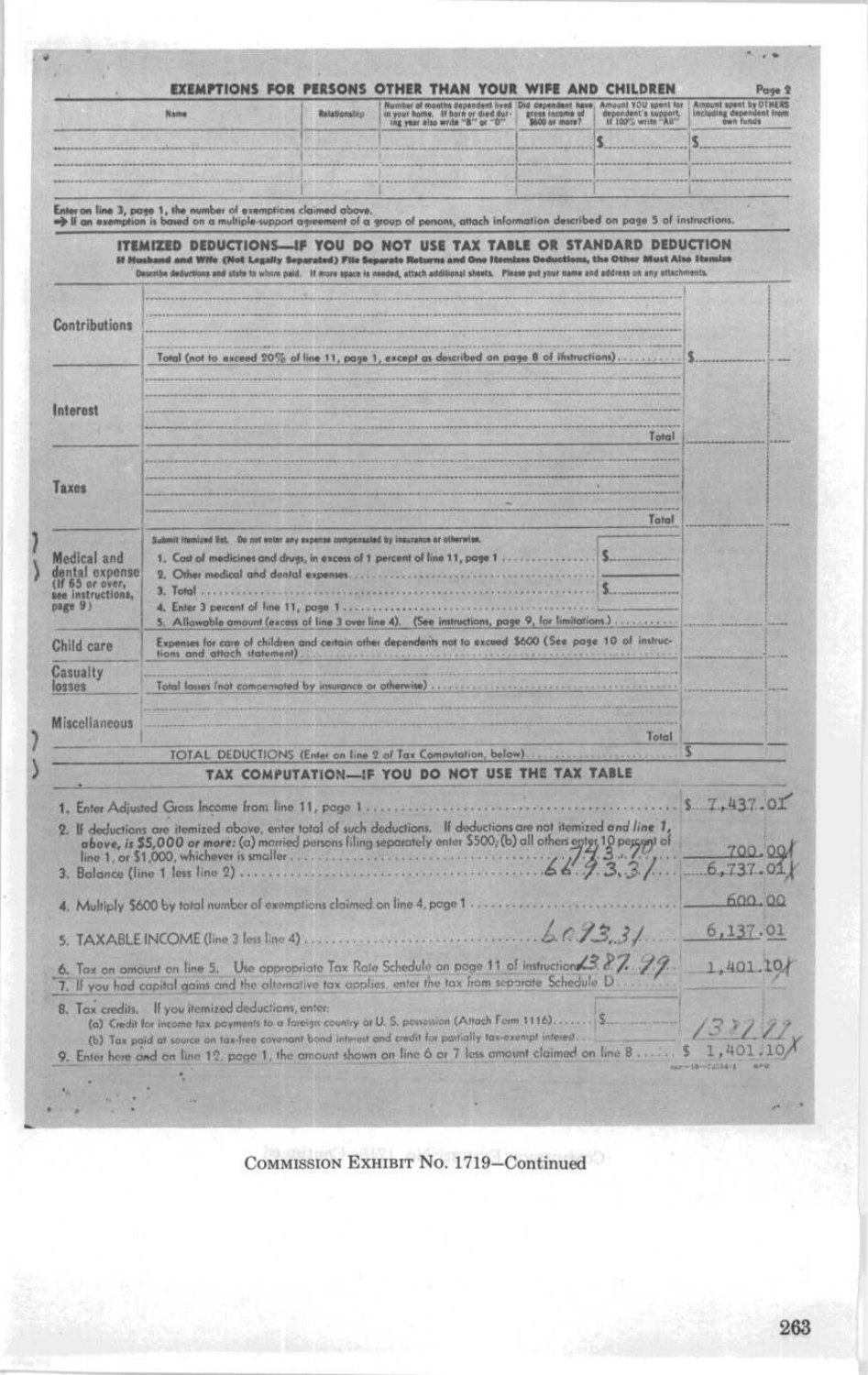| (Form 1040)                                                                                                                                                                                                                                                              | PROFIT (OR LOSS) FROM BUSINESS OR PROFESSION                                  |                                                               | U. S. Treasury Department-Internal Revenue Service<br>(For Computation of Self-Employment Tax, see Page 3) |                    |                                | 1956              |  |
|--------------------------------------------------------------------------------------------------------------------------------------------------------------------------------------------------------------------------------------------------------------------------|-------------------------------------------------------------------------------|---------------------------------------------------------------|------------------------------------------------------------------------------------------------------------|--------------------|--------------------------------|-------------------|--|
| Attoch this schedule to your Income Tax Return, Form 1040 - Partnerships, Joint Ventures, Etc. Must File On Form 1065                                                                                                                                                    |                                                                               |                                                               |                                                                                                            |                    |                                |                   |  |
| For Calendar Year 1956, or other taxable year beginning                                                                                                                                                                                                                  |                                                                               |                                                               |                                                                                                            | . 1956, and ending |                                |                   |  |
| Name and Address as shown on puge 1, Form 1040.                                                                                                                                                                                                                          |                                                                               |                                                               |                                                                                                            |                    |                                |                   |  |
| Jack Ruby, 4156 Hawthorne, Dallas, Texas                                                                                                                                                                                                                                 |                                                                               |                                                               |                                                                                                            |                    |                                |                   |  |
| item (see instructions-page 2)                                                                                                                                                                                                                                           |                                                                               |                                                               |                                                                                                            |                    |                                |                   |  |
| A. Principal business activity:                                                                                                                                                                                                                                          |                                                                               | Dance Hall<br>(ketoni trinde, wholesale trade, lawyer, attr.) |                                                                                                            |                    | iPrincipal product or service) |                   |  |
| B. Business name Club Vegas                                                                                                                                                                                                                                              |                                                                               |                                                               |                                                                                                            |                    |                                |                   |  |
| C. Business address:                                                                                                                                                                                                                                                     | 3508 Oak Lawn<br>Number and street or runni routel                            |                                                               | Dallas<br>(City or post office)                                                                            |                    | Dallas<br>(Clounty)            | Texas<br>(Thiate) |  |
| <b>O IMPORTANT</b> -if you had more than one business, a separate page I of Schedule C must be completed for each business.                                                                                                                                              |                                                                               |                                                               |                                                                                                            |                    |                                |                   |  |
| Line (see instructions-page 2)                                                                                                                                                                                                                                           |                                                                               |                                                               |                                                                                                            |                    |                                |                   |  |
|                                                                                                                                                                                                                                                                          |                                                                               |                                                               |                                                                                                            |                    |                                |                   |  |
|                                                                                                                                                                                                                                                                          |                                                                               |                                                               |                                                                                                            |                    |                                |                   |  |
|                                                                                                                                                                                                                                                                          |                                                                               |                                                               |                                                                                                            |                    |                                |                   |  |
|                                                                                                                                                                                                                                                                          |                                                                               |                                                               |                                                                                                            |                    |                                |                   |  |
| 4. Cost of labor (do not include salary paid to yourself), and according to the control of the control of the control of the control of the control of the control of the control of the control of the control of the control                                           |                                                                               |                                                               |                                                                                                            |                    |                                |                   |  |
|                                                                                                                                                                                                                                                                          |                                                                               |                                                               |                                                                                                            |                    |                                |                   |  |
|                                                                                                                                                                                                                                                                          |                                                                               |                                                               |                                                                                                            |                    |                                |                   |  |
| 7.                                                                                                                                                                                                                                                                       |                                                                               |                                                               |                                                                                                            |                    |                                |                   |  |
|                                                                                                                                                                                                                                                                          |                                                                               |                                                               |                                                                                                            |                    |                                |                   |  |
|                                                                                                                                                                                                                                                                          |                                                                               |                                                               |                                                                                                            |                    |                                |                   |  |
| 14. Toxes on business and business property                                                                                                                                                                                                                              | 17. Depreciation and obsolescence (explain in Schedule C-1)                   |                                                               |                                                                                                            |                    |                                |                   |  |
|                                                                                                                                                                                                                                                                          |                                                                               |                                                               |                                                                                                            |                    |                                |                   |  |
| page 1, Form 1040                                                                                                                                                                                                                                                        |                                                                               |                                                               |                                                                                                            |                    |                                | 7,437.01          |  |
|                                                                                                                                                                                                                                                                          | <b>Sale C-1. EXPLANATION OF DEDUCTION FOR DEPRECIATION CLAIMED ON LINE IT</b> |                                                               |                                                                                                            |                    |                                |                   |  |
|                                                                                                                                                                                                                                                                          | 2.0 <sub>10</sub>                                                             | er hawe                                                       |                                                                                                            |                    | 6. Rato (%)<br>or life (years) |                   |  |
|                                                                                                                                                                                                                                                                          |                                                                               |                                                               |                                                                                                            |                    |                                |                   |  |
|                                                                                                                                                                                                                                                                          |                                                                               |                                                               |                                                                                                            |                    |                                |                   |  |
|                                                                                                                                                                                                                                                                          |                                                                               |                                                               |                                                                                                            |                    |                                |                   |  |
|                                                                                                                                                                                                                                                                          |                                                                               |                                                               |                                                                                                            |                    |                                |                   |  |
|                                                                                                                                                                                                                                                                          |                                                                               |                                                               |                                                                                                            |                    |                                |                   |  |
|                                                                                                                                                                                                                                                                          |                                                                               |                                                               | Schedule C-2, EXPLANATION OF LINES 6, 12, AND 11                                                           |                    |                                |                   |  |
| Explanation                                                                                                                                                                                                                                                              |                                                                               | <b>Amount</b>                                                 | <b>Line No.</b>                                                                                            | Explanation        |                                | <b>Amount</b>     |  |
|                                                                                                                                                                                                                                                                          |                                                                               |                                                               |                                                                                                            |                    |                                |                   |  |
|                                                                                                                                                                                                                                                                          |                                                                               |                                                               |                                                                                                            |                    |                                |                   |  |
| 19. Depistion of mines, oil and gas wells, timber, etc. (attach schedule)<br>21. Other business expenses (explain in Schedule C-2)<br>22.<br>23. Net profit (or loss) (line 10 less line 22). Also enter on line 24, page 3 of this schedule, and on line 8,<br>Line No. |                                                                               |                                                               |                                                                                                            |                    |                                |                   |  |
|                                                                                                                                                                                                                                                                          |                                                                               |                                                               |                                                                                                            |                    |                                |                   |  |
|                                                                                                                                                                                                                                                                          |                                                                               |                                                               |                                                                                                            |                    |                                |                   |  |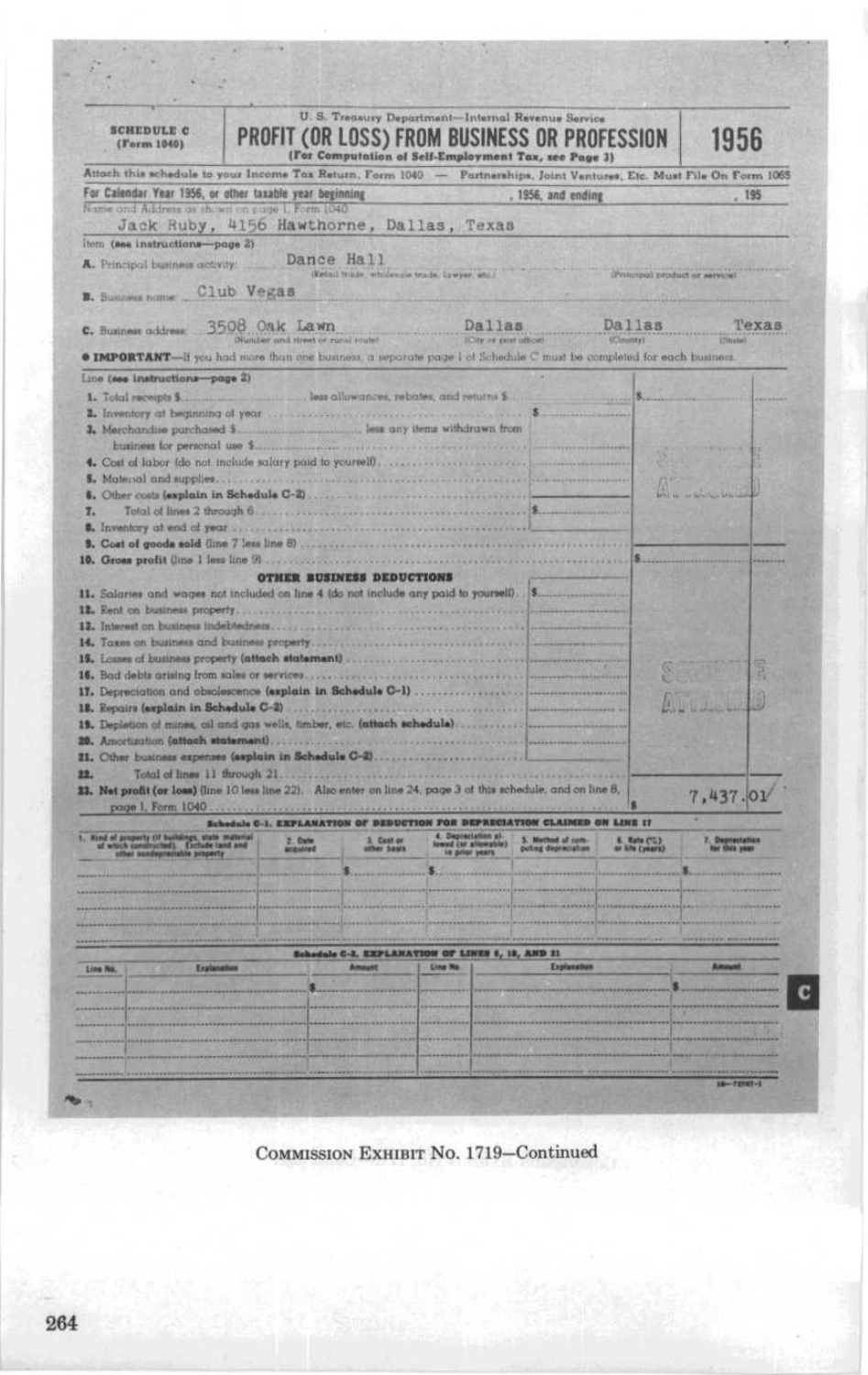×

If you ewand a business, or proclined a profession, you must full in separate Schedule C on other side and enter the net profit (or local on line 8, page 1, form 1040, separate Schedule C should include income from (1) sa

Them A—Business Activity.—Size the quereral classical conduction of business activity, as well as the primippal product or service. For example, "Wallows have the conduction of the primip of the primip of the primip of th

Item C-Business Address.-- Do not use home oddress on business address unless business is actually conducted from home.

Line 1-Total Receipts.-Include all income derived from your<br>trade or business. Eater in the space provided such items as re-<br>turned sples, rabates, and allowances from the sale price or service phrings

charge. In you have dividend income from stocks held by you in the ordinary osume of corrying on your trade or business, such dividends in matches the pair law of the considered in the considered in the case of the local p fusion and credit

Installment Sales.—If you use the installment method of reporting in<br>come from sides, you must others, it is schedule in<br>bound a schedule in the space and  $\alpha$  is<br> $\beta$  in the schedule in the schedule in the following. (a)

#### COST OF GOODS SOLD

CONT OF COURS DURB TOWERS TO CONTROLLED THE SURFACE IN Which the production provides or stall of more<br>handle of a business in which the production prochease or stall of more<br>handles is easy proportional model at the local

Other methods of valuing inventories of material or merchandise are provided for density and passuring the product of material or manufactures. We farmer, the product from a ningle process, and for retail methods using th

A special method based on cost, LIFO, is call<br>weake only it you the on oppification on Form 970 with your return for the first year the<br>contradictor of the first year and the LIFO method with the second<br>respect to the sec

### OTHER BUSINESS DEDUCTIONS

Line 11-Salaries and Wages.<br>-- Enter all solaries and wages not included as "Cost of Labor" in "Cost of Goods Sold," Do not declare that you are approximated that the other of the other of the other and point our analysis

Line 12—Rent on Business Property.—Rent paid or occured on business property in which you have no equity are deductible. Do not include rent for a building, or our part, which you occupy dollar relationship proposes.

 $\begin{tabular}{ll} Line & Bi-Internet on\\ \hline \textbf{B} is the number of the two-dimensional \\ \textbf{B} is the number of the two variables.\\ \hline \end{tabular} \begin{tabular}{ll} \textbf{D} is the number of the two variables.\\ \hline \end{tabular} \begin{tabular}{ll} \textbf{D} is the number of the two variables.\\ \hline \end{tabular}$ 

Line 14—Taxes on Business and Business Property.—Include taxes paid or caterard in business property or incurred in corrying on pour business. Federal import during and Federal excite and the transport during the space of

Line 16—Bod Debts Ariaing From Sales or Services.—Include that have been continued in the proposition of the that have been uncluded in income, which have been definitely meet<br>that have been uncluded in income, which have

Line 17-Depreciation and Obsolescence.<br>---You may deduct a reaccordible coloration of  $\alpha$  extraoution, we<br>or and tore, and coloration of coloration of conductional information regarding depreciation, especially on new pr

degree<br>catter as celon in claimed on account of depreciation, fail in Schedule<br> $\mathcal{C}$ , it is deduction in claimed on account of depreciation, fail in Schedule<br> $\mathcal{C}$ , in case classify special is included, strike separ your books

Line 18—Repairs,—Tou may deduct the cost of incidental repoirs, including labor, supplies, and other them, which do not ded to the accelerativy prolong the life of the property. percenting Equation is the control of the p

Line 19–Depletion of Mines, Oil and Gas Wells, Timber, Die, –11 a disturbin of Mines, Oil and Gas Wells, Timber, Dec. –11 a disturbin provide the match dependent, precure from Die and one count of the match of the princip

Line 30—Amerika<br/>ation.—If you shed the deduction with respect to the one-strained refer<br/>to the deduction of the localized basis of the most state<br/>in the contribution of measurement has basis of the contributio

For the election to amortize research or experimental expenditures<br>not subject to depreciation or depletion, see section 174 of the Code For the election to america trademark or trademane expenditures, see section 177 of the Code.

Line 21—Other, Business Expanses.—Include all ordinary and researchy business completes the space of the space of the space of the space of the space of the space of the space of the space of the space of the space of the

Net Operating Loss Deduction.—Any net operating loss deduction should be applied as an adjustment of the amount shown on line 11, page 4, Form 1040. See instructions for Form 1040 and other has near 1040.

COMMISSION EXHIBIT No. 1719-Continued

Page 2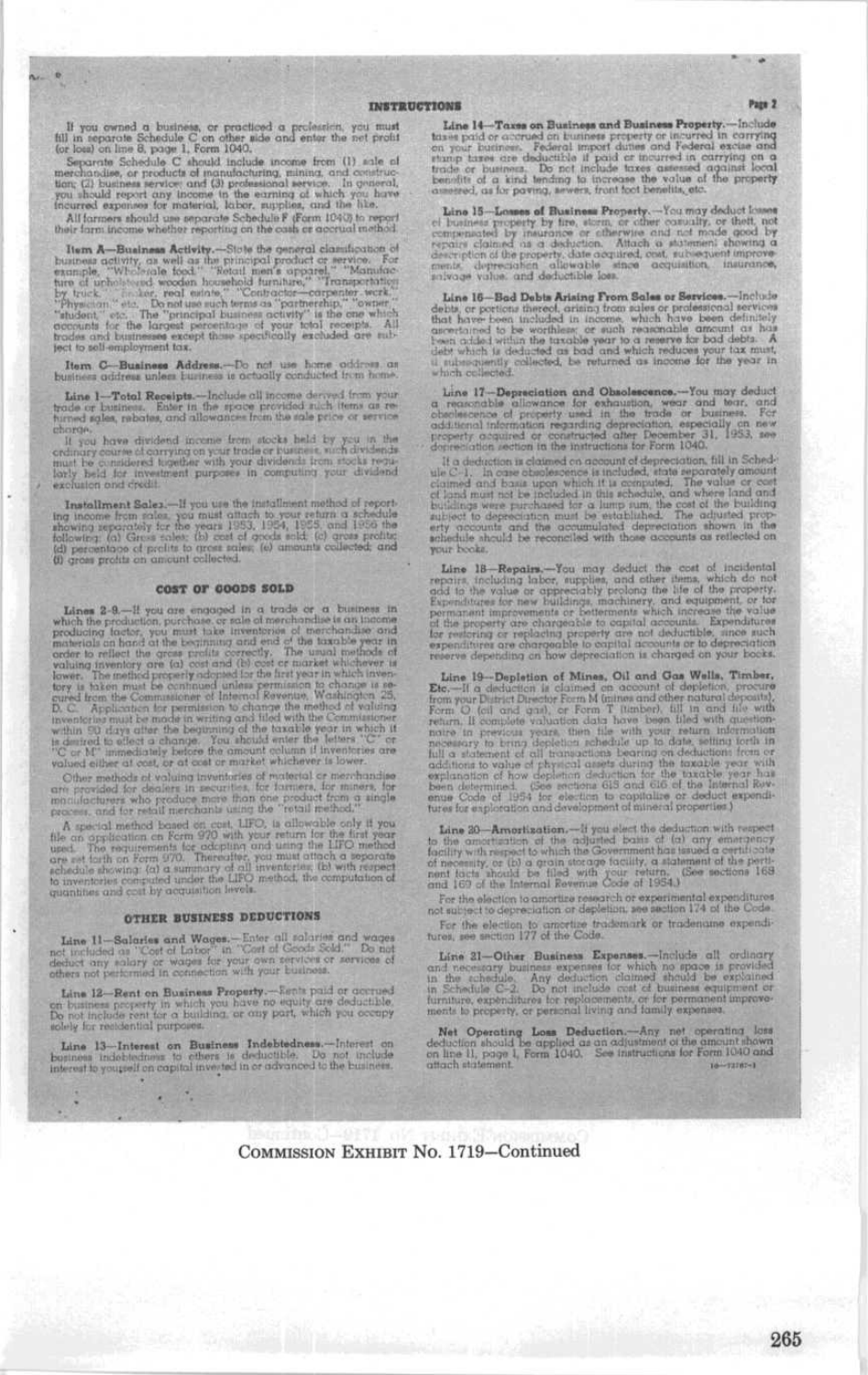Jack Ruby<br>dha Club Vegas<br>Dallas, Texas For the Year ended December 31, 1956 INCOME STATEMENT  $\frac{1}{2}$ Sales  $$19,750.64$ Cost of sales \$ 6,810 .56 Purchases - beer Purchases - other merchandise 1-221-47 \$ 8,032 .03 Total merchandise available Less inventory - ending 200 .00 Cost of sales 7,832) .03 Gross profit on sales \$ 11,918 .61 Admissions 18,003 .85 761 .85 Coin machines 10.96 Miscellaneous income \$ 30,695 .27 Total income Expenses : Wages \$ 3,964 .50 Supplies 407 .26 4,800 .00 Rent 1,826 .80 Utilities 167 .21 Laundry Advertising 381 .22 Repairs and maintenance 787 .73 325 .00 7,537 .50 1,681 .75 Legal and accounting Contract labor Taxes and license Police Department 462.00<br>326.57 Auto 326.57<br>
Equipment rental 15.00<br>
15.00 Cash short 49.00 ASCAP and BMI 180.00<br>
Miscellaneous 346.72 23,258 .26 Total expenses Net Income \$ 7,437 .01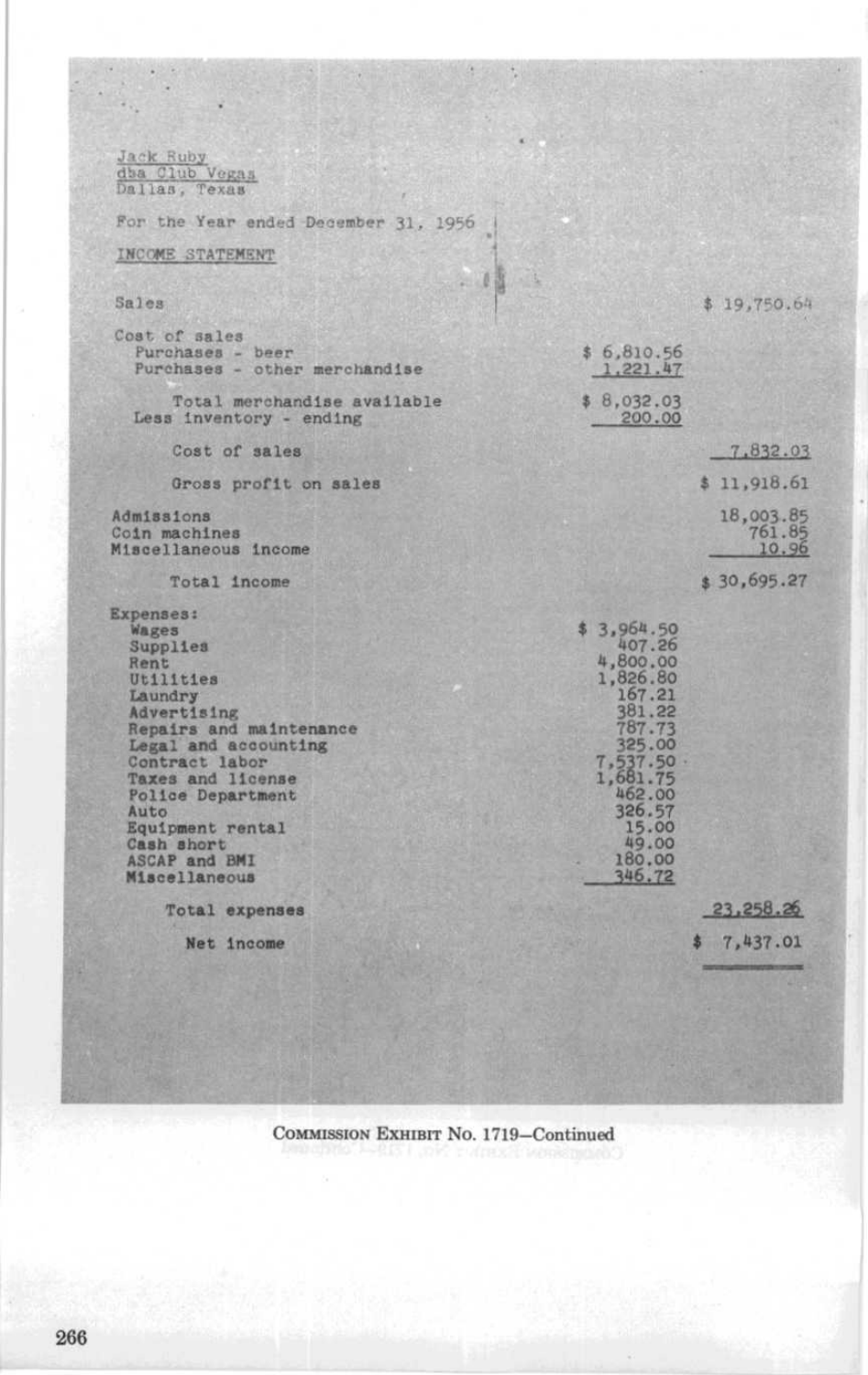|  | <b>OMPUTATION OF SELF-EMPLOYMENT TAX</b> |  |
|--|------------------------------------------|--|
|  | (For social security)                    |  |
|  | (See Instructions-Page 4)                |  |

e

|      | Each self-employed person must file a separate schedule. See instructions, page 4, for joint returns and partnerships.<br>If you had wages of \$4,200 or more which were subject to the deduction for social security, do not fill in this page.<br>If you have more than one business, a separate page 1, Schedule C, must be completed for each business. However, only<br>one page 3 is to be completed and filed showing the combined net profit or loss from such businesses. |          |    |          |  |
|------|------------------------------------------------------------------------------------------------------------------------------------------------------------------------------------------------------------------------------------------------------------------------------------------------------------------------------------------------------------------------------------------------------------------------------------------------------------------------------------|----------|----|----------|--|
|      | NAME OF SELF-EMPLOYED PERSON (as shown on social security card)                                                                                                                                                                                                                                                                                                                                                                                                                    |          |    |          |  |
|      | <b>Jack Ruby</b><br>STATE EACH BUSINESS ACTIVITY SUBJECT TO SELF-EMPLOYMENT TAX (for example: Restaurant, Building Contractor, but not Partner or Owner)                                                                                                                                                                                                                                                                                                                           |          |    |          |  |
|      | Dance Hall                                                                                                                                                                                                                                                                                                                                                                                                                                                                         |          |    |          |  |
| Line |                                                                                                                                                                                                                                                                                                                                                                                                                                                                                    |          |    |          |  |
|      | 24. Net profit (or loss) shown on line 23, page 1 (Enter combined amount if more than<br>one business).                                                                                                                                                                                                                                                                                                                                                                            | 7,437.01 |    |          |  |
|      | 35. Add to net profit (or subtract from net loss) losses of business property shown on line 15,<br>page 1.                                                                                                                                                                                                                                                                                                                                                                         |          |    |          |  |
|      | 26. Total (or difference).                                                                                                                                                                                                                                                                                                                                                                                                                                                         |          |    | 7,437,01 |  |
|      |                                                                                                                                                                                                                                                                                                                                                                                                                                                                                    |          |    |          |  |
|      | 28. Net earnings (or loss) from self-employment-                                                                                                                                                                                                                                                                                                                                                                                                                                   |          |    |          |  |
|      | (If line 29 is under \$400, you are not subject to self-employment tax. Do not fill in rest of page.)                                                                                                                                                                                                                                                                                                                                                                              |          |    | 7,437,01 |  |
|      | 30. Maximum amount subject to self-employment tax                                                                                                                                                                                                                                                                                                                                                                                                                                  | 4.200    | 00 |          |  |
|      | 31. Less: Total wages, subject to deduction for social security, paid to you during the taxable year. (For wages reported on Form W-2, see 'F. I. C. A. Wages' box.)                                                                                                                                                                                                                                                                                                               | $-0-$    |    |          |  |
|      | 32. Balance (line 30 leas line 31)                                                                                                                                                                                                                                                                                                                                                                                                                                                 | 4,200,00 |    |          |  |
|      | 33. Self-employment income-line 29 or 32, whichever is unaller                                                                                                                                                                                                                                                                                                                                                                                                                     |          |    | 4,200,00 |  |
|      | M. Self-employment tox-3 percent of amount on line 33. Enter here and on line 15, page 1, Form 1040                                                                                                                                                                                                                                                                                                                                                                                |          |    | 126,00   |  |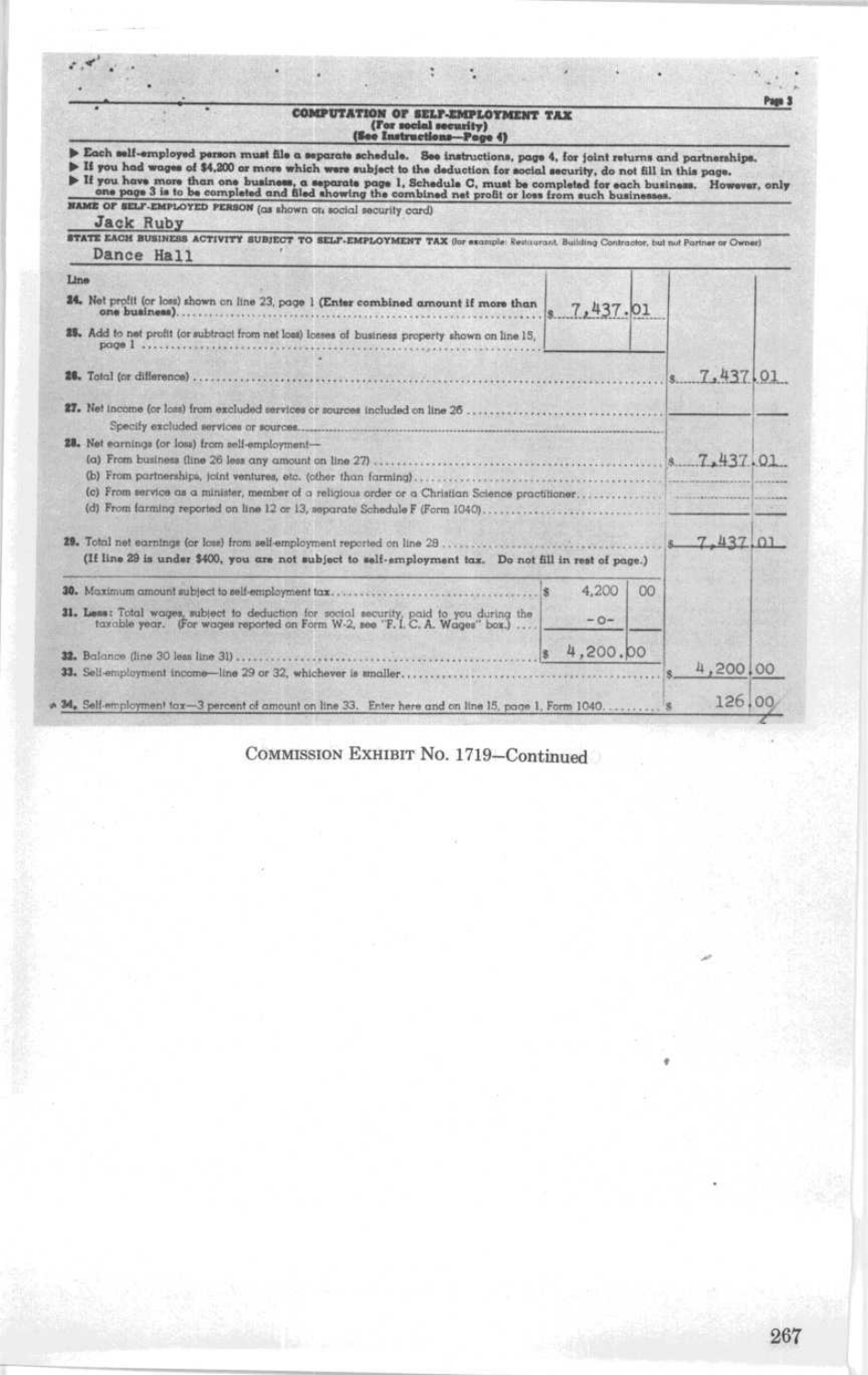make merels are not sused one occupant in againing net earnings<br>from self-employment. Use line 27 to exclude any such amounts<br>reported on page 1 that should not be taken into account in figuring<br>your self-employment income

**Doctors of medicine.**—Income from the performance of service  $\alpha$  doctor of medicine or income from the performance of such rivice by a partnership.

Christian Science practitioners.—Income from the perform case of service as a Christian Science practitioner has elected by filing form 2031 to be covered by the Social Security Act, as explained above.

 $\begin{tabular}{p{0.875\textwidth}} \textbf{Religious services.}-Income from the performance of service by a duty ordinal estimated, or linearization and the exercise of his matrix or by a member of a religions order in the exercise of data requires a bary as the order of a religions order to measure of a relation. The number of a relation is the second point. The number of a relation is the covered by the Social Security Act, an explanation done. \end{tabular}$ 

Employees and public officials.-Income from the perform-

- (a) a public official, including a notary public;
- (b) on employee or employee representative under the railroad retirement system; or

(c) an employee.

Note....-The income of an employee over the age of 18 from<br>the sale of newspopers or magazines to an ultimate consumer<br>is aubject to the self-employment tax if the income consists of<br>relating to the self-employment tax if

For the solution of the couple of the control of the second state and state and the control of the control of the control of the second state dealer. This includes can an order of the control of the second state shared me

Payments for the use or occupancy of rooms or other space where beer<br>con are also rendered to the occupant, such as rooms in hele<br>la. boarding bouses, oper<br>freed to the occupant, such as rooms in hele<br>la. cannot bound bou

 $\begin{tabular}{p{0.875\textwidth}} \bf{In the rest and dividends.}-Dividends on shares of stock, and interested on both, dobend, a certain event, and of independent, is used with interest component or in registered form by a congruence, is used with interest component or in restricted form by a convergent, or by a given number of public subdivision therefore by a linear section in the course of a trade or boundaries of an object in the context of a trade or butinens as a dealer in the case of a trace of a triangle. \end{tabular}$ 

 $\mathbf{u}$ 

employment income. Where an<br>evaluation is made one will estimate a employment income, a separate Schedule C must be attached for<br>each. In such cases the total of amounts shown on line 23 of each<br>separate schedule should b

## COMMUNITY INCOME

Container 1 Theorem and computing the exertings from self-simpleyment, if any climate the account from the detect and the state of the more from and the more of the more of the more of the more of the more of the more of t

If a<br>sparate income tax returns are filed by busisind and wife,<br> $\alpha$  complete Schedule C should be attached to the return of the one with self-employment incomes. Community income included on such a cabedule must however,

leave, <br>Partnerships, —In computing his combined net ecrriting from self-<br>employment, a partner should include his entire share of such enrings from a partner<br>should include his entire share of such a partners are compute

#### SCHEDULE SE (Form 1040)

SCHEDULE SE If provides the Social Security Administration with<br>the information on self-employment income necessary for computing<br>benefits under the social security program

communication in sociality program. The same to enter your mome and noticit security decount number on Schedule SE (form 1040) exactly as they are about on your security cond. If you do not hove a noticial escrity account

Regardless of whether joint or separate returns, Form 1040, are filed by husband and wife, Schedule SE (Form 1040) must show only the name of the one with the self-employment income. If both had net cannings from self-emp

 $16 - 79767 - 1$ 

 $100<10$